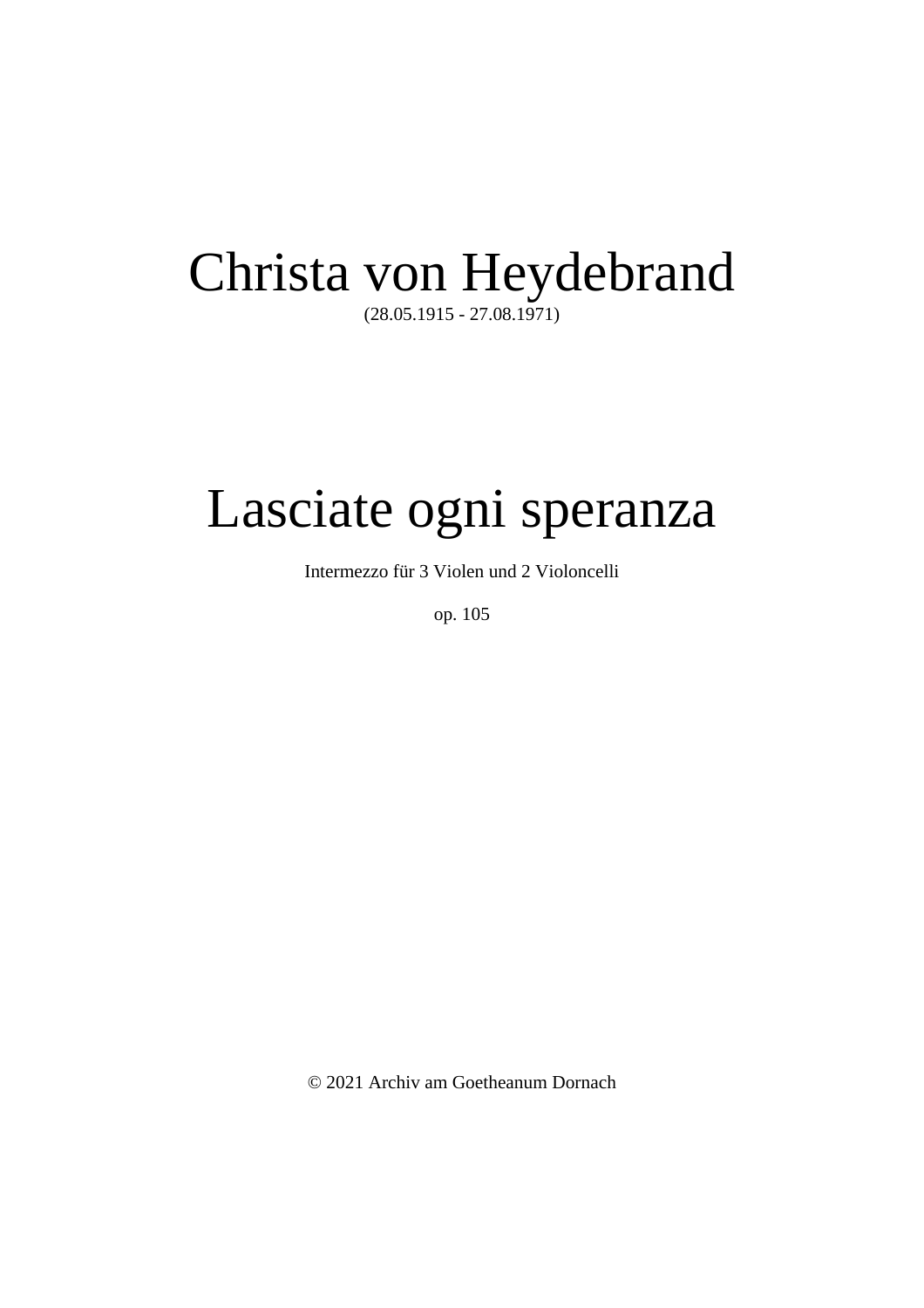## Lasciate ogni speranza, voi ch'entrate<br>Intermezzo für 3 Violen und 2 Celli op. 105





© 2021 Archiv am Goetheanum Dornach